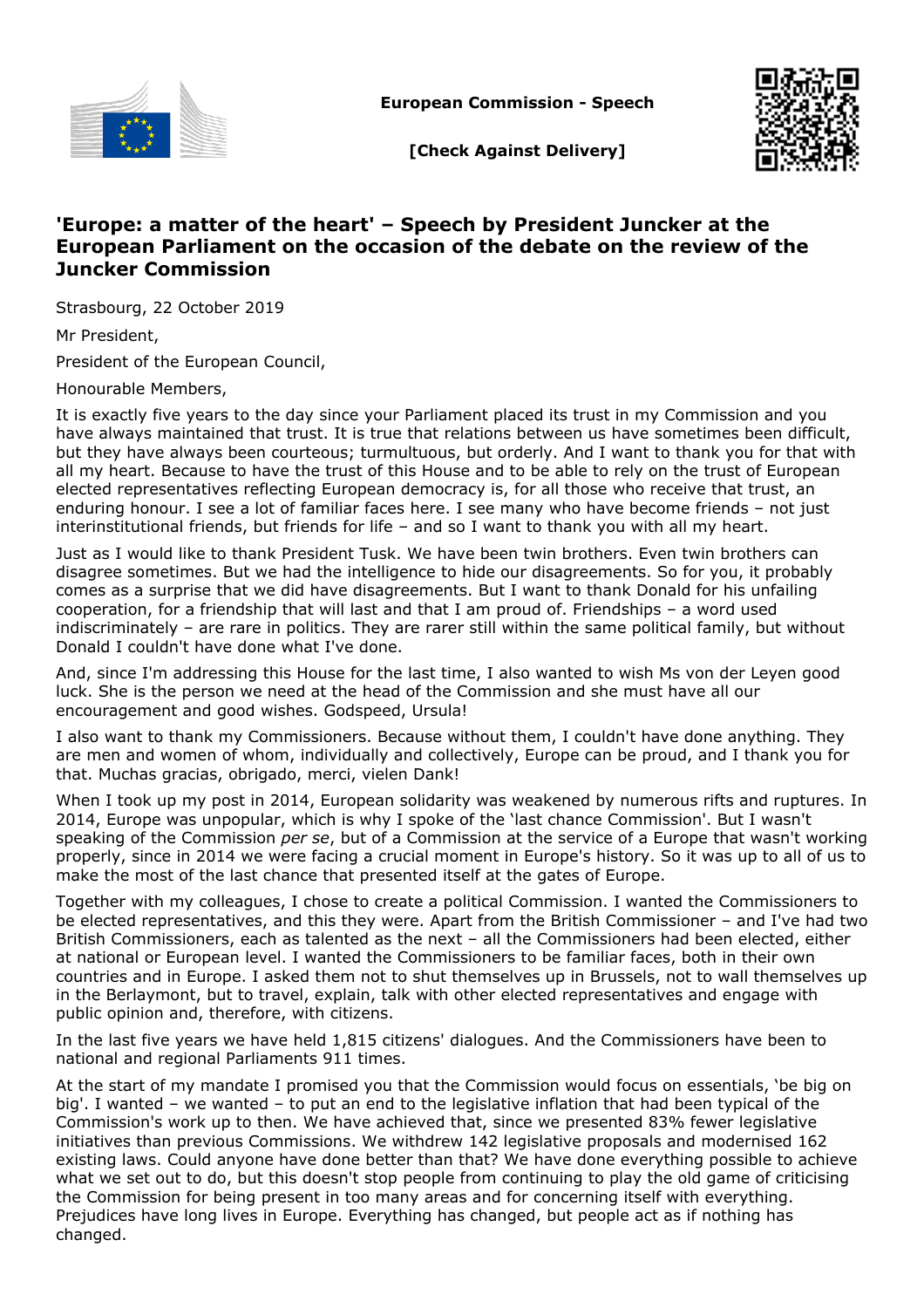When I introduced myself to you, I had three leitmotifs that I wanted to guide the Commission's work: growth, jobs and investment.

We are now experiencing the 25th consecutive quarter of growth. We have had seven years of growth in the European Union. We have created 14 million jobs. Unemployment is at its lowest since 2000. 241 million Europeans are in employment. That's an employment rate of 73.9%.

The Juncker Plan has generated investment to the tune of €439 billion. At the start, when this plan was expected to fail and prove to be nothing but empty words, people spoke of the 'Juncker Plan'. Now that it's a success, people talk of the European Fund for Strategic Investments. That's the way it goes. Over a million jobs have been created thanks to this plan.

And we have re-interpreted the Stability and Growth Pact by making some of its provisions more flexible. We have done so against the wishes of many Member States who have never formally approved of the flexible approach with which we have enriched the Stability and Growth Pact, but the result is there – deficits have fallen from 6.6% to 0.7%.

By adopting this judicious, well thought-out and intelligent approach to making the Stability and Growth Pact more flexible, we were able to play an active role when Spain, Portugal, Italy and Greece asked us to support them.

Dear friends, during my term of office I have known disappointments and achievements. Disappointments because, despite our efforts, progress has not been made on the reunification of Cyprus. Once again, time has been wasted.

We have not been able to conclude a treaty with Switzerland, despite intense and numerous efforts.

We have not succeeded in completing the Banking Union. Not through any lack of proposals by the Commission, but due to the lack of effort by Member States. If we don't complete the Banking Union, as we must, by making the Economic and Monetary Union into a Banking Union like monetary unions all over the world, we will not be ready to react to the next shock – be it internal or coming from outside.

Amongst the things we must do is our ardent obligation of setting up a deposit guarantee scheme. Without deposit guarantees there is no Banking Union and without a completed Banking Union there is no longer any Economic and Monetary Union. We must know how to react to these issues.

But despite the many crisis we have had to face in the last five years, we have also had achievements. I won't venture as far as to say 'successes' as I don't want to fall into complacency, much as I might like to. But we have had achievements.

I would first like to mention the social dimension of the European Union. We have succeeded in adopting the European Pillar of Social Rights, which was unpopular for decades. I remember talking about this already when I first appeared before this Parliament as a young minister of labour during a Luxembourg presidency of the Council of the European Union.

Even before the European Pillar of Social Rights was approved, we had made some improvements to the Directive on the Posting of Workers. And contrary to expectations, we succeeded in bringing Parliament and Council to an agreement. I think it can be regarded as a success of this Commission that we have established as a principle that everyone should be paid the same salary for doing the same job and the same work. It was the price that had to be paid if workers were to have dignity.

Besides, if we think we can build Europe and make it prosperous without the consent of its workers, we are sorely mistaken. Europe must also be the Europe of workers.

Another achievement, I think, is Greece. I mention Greece because it has greatly occupied and preoccupied me. We have given Greece its dignity back. Too often and for too long, the dignity of the Greek people has been trampled on. I wanted to restore to them all the dignity they deserve.

There were attempts to stop the Commission from acting in support of Greece. I remember the long nights with the governments of Samaras, Tsipras and now Mitsotakis – he was not yet in office – trying to resolve the problem of Greece. Many governments didn't want the Commission to be involved. I will always remember the telephone calls from several Prime Ministers who said: 'It's not your business. It's for the Member States to deal with the Greek problem.'But I had this naive, but fair, idea that we had to comply with the Treaty. And the Treaty says that the Commission is responsible for the general interest of the Union. It was in the general interest to prevent the disintegration of the euro area, and therefore we were right to do what we did.

Africa – yes. As Europeans, we can't forget our nearest neighbours: they are African. This is acontinent that needs our solidarity. But not just our charity. Charity is a traditional reflex of Europeans, but what is needed today is to establish a genuinely equal partnership between Africa and Europe. Investing in Africa, creating jobs in Africa, that should be the mantra for our action, not viewing Africa solely in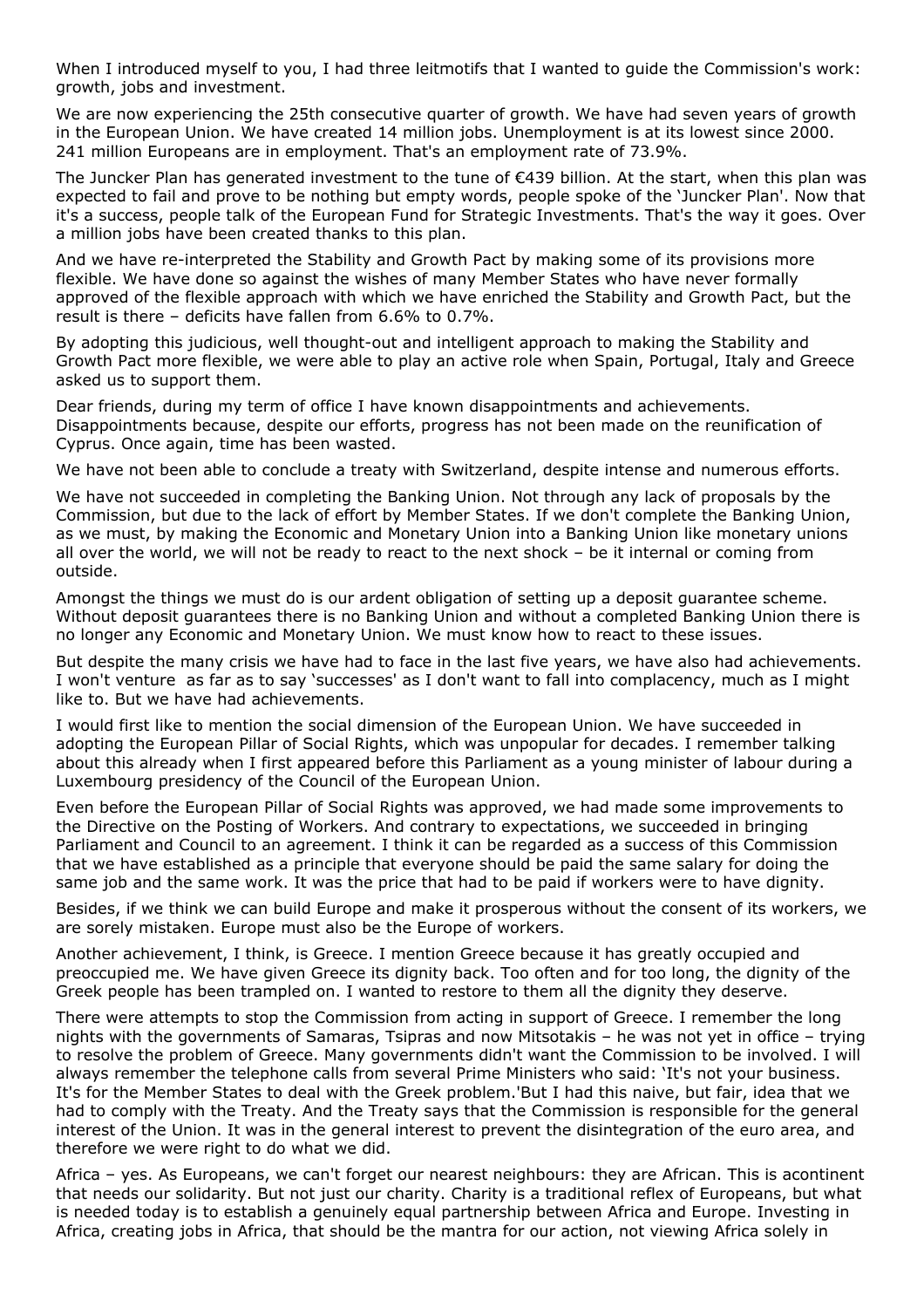terms of the refugee crisis. To view our relations with Africa only in terms of refugees is disrespectful to Africans. But let us do what has to be done on the ground to avoid unfortunate people taking to the seas.

Refugees, yes - a success, or not? Our track record is better than one would think, but it could have been better still if (as Parliament has done) the Council had followed up all the proposals submitted by the Commission to the colegislator. First in March 2015 on relocation and then in April 2016 on the reform of the Dublin system. But let us not forget that, thanks to Europe, we have been able to save 760,000 lives in the Mediterranean. 760,000 fewer deaths thanks to Europe's efforts.

In March 2015 I said what we were going to do about refugees. And Parliament gave me a standing ovation. I said then: 'You're applauding me now; are you sure that you'll still be applauding me two years from now?' The applause was less enthusiastic in the years after that, because in many countries domestic politics took precedence over the basic solidarity we should have shown.

I concerned myself a lot – something I didn't expect when I started out as head of the Commission – with international trade. It's a difficult subject and highly controversial in all our countries. There are often good arguments against trade agreements concluded hastily.

But we changed that. We concluded 15 international trade agreements. Today we have trade agreements with 72 countries, which represents 40% of the world's wealth. Trade agreements help us to be present on the international stage at a time when the U.S. is turning its back on multilateralism and therefore on organised solidarity with others.

We also need to talk about Europe's role in the world. Our greatest success and finest achievement remains the fact that we have been able to preserve peace in Europe.

It sounds so self-evident – but it is not. There are 60 wars being waged around the world today. None of them is being fought on the territory of the European Union, which has been the scene of the bloodiest military conflicts in recent centuries, even the last one.

Peace is not something to be taken for granted. We should be proud of this achievement!

Now, I am aware of the difficulty we imagine there to be in getting young people enthusiastic about the fact that Europe maintains peace. But when talking to young people it is also important to talk about this eternal dilemma on the European continent between war and peace. You simply have to look at the European Union's immediate neighbourhood to see how dangerous the international situation is and, as a result, how fragile the European Union's position is.

Young people must be told about war and peace. In 20 years, no Europeans will be left whose grandfathers or great-grandfathers experienced war. So we have to talk about it, otherwise people will forget what war means. That is why time and again I also talk to young people about war and peace.

Explaining the past is one thing, but young people must also be told about Europe from a future perspective.

So what is the future of Europe? We are the smallest continent. Most Europeans are unware of this. As a continent, Europe is tiny. Policy is what must substantially bind demography and geography together. No policy can consider one without the other.

We are dying out. We will not vanish, but there will be fewer and fewer of us. At the beginning of the 20th century, Europe was home to 20% of the world's population. By the end of this century, Europeans will account for just 4% of 10 billion people.

Ecomomically, we will hold less sway. A few years from now, not a single European Member State will still be a member of the G7 group.

Anyone who, in the face of these irreversible developments, still thinks that now would be the time for us to put less Europe on the agenda and retreat back into our national shells is making a fundamental mistake.

Europe means peace. But Europe, in view of our waning global influence, also denotes strength.

That is why we also need to consolidate our rules and decision-making on foreign policy issues. Once again, I make the case for us to have qualified majority voting in the Council on foreign policy issues too. Not on every single one, but on those where it is important for Europe to nail its colours to the mast.

I had a unique experience as President Trump's guest on 25 July last year in Washington, there to discuss – as we duly managed to – how to avert the unfolding trade war. How did we manage that? Trump, in one of his trademark lengthy introductions, described to me everyone who had already sat in that office and what he had said to them: chancellors (several of them), prime ministers, presidents.

And he said: 'I have already explained everything to them.'